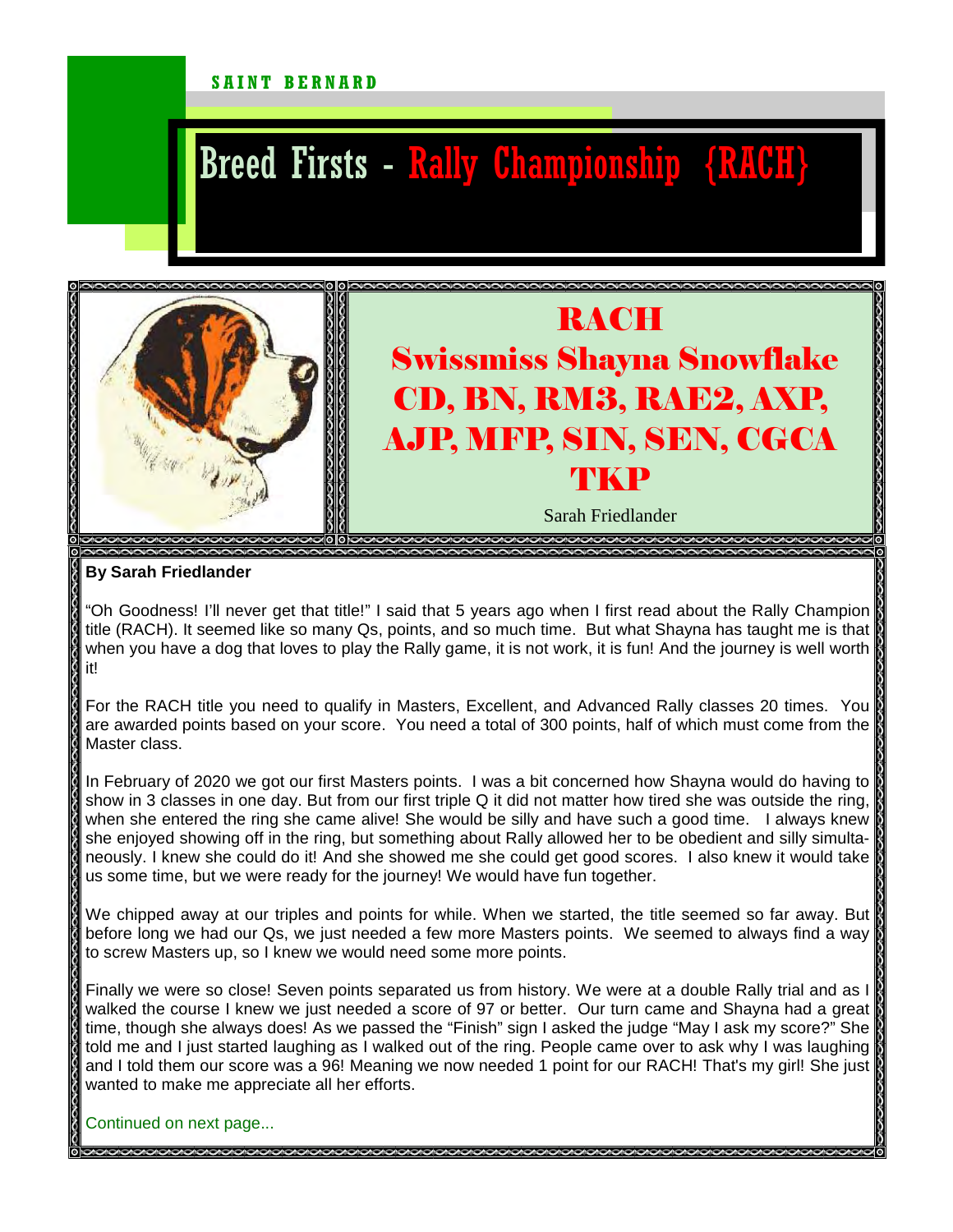The second trial came and I just wanted qualify, a score of 91 or better would get us the one point we needed. I knew we just needed to avoid doing anything catastrophically wrong. So we went in to the ring, everyone knew we needed one more point. Silence filled the room as we ran through the course. Shayna was particularly pleased with herself and kept bouncing up and down as we navigated the signs. As we passed the "Finish" sign the room erupted and Shayna jumped on me as I put her leash on. I looked at the judge and said "Did I get points!?"— the desperation clearly audible in my voice. She smiled and nodded, we came out of the ring and the celebration started!

That journey that we started a few years ago for the title that seemed so far off, was so much fun! I'm honestly sad it is over. But I'm so proud of my big silly girl for making history, and not listening to me say I could never do it. And we had a blast together!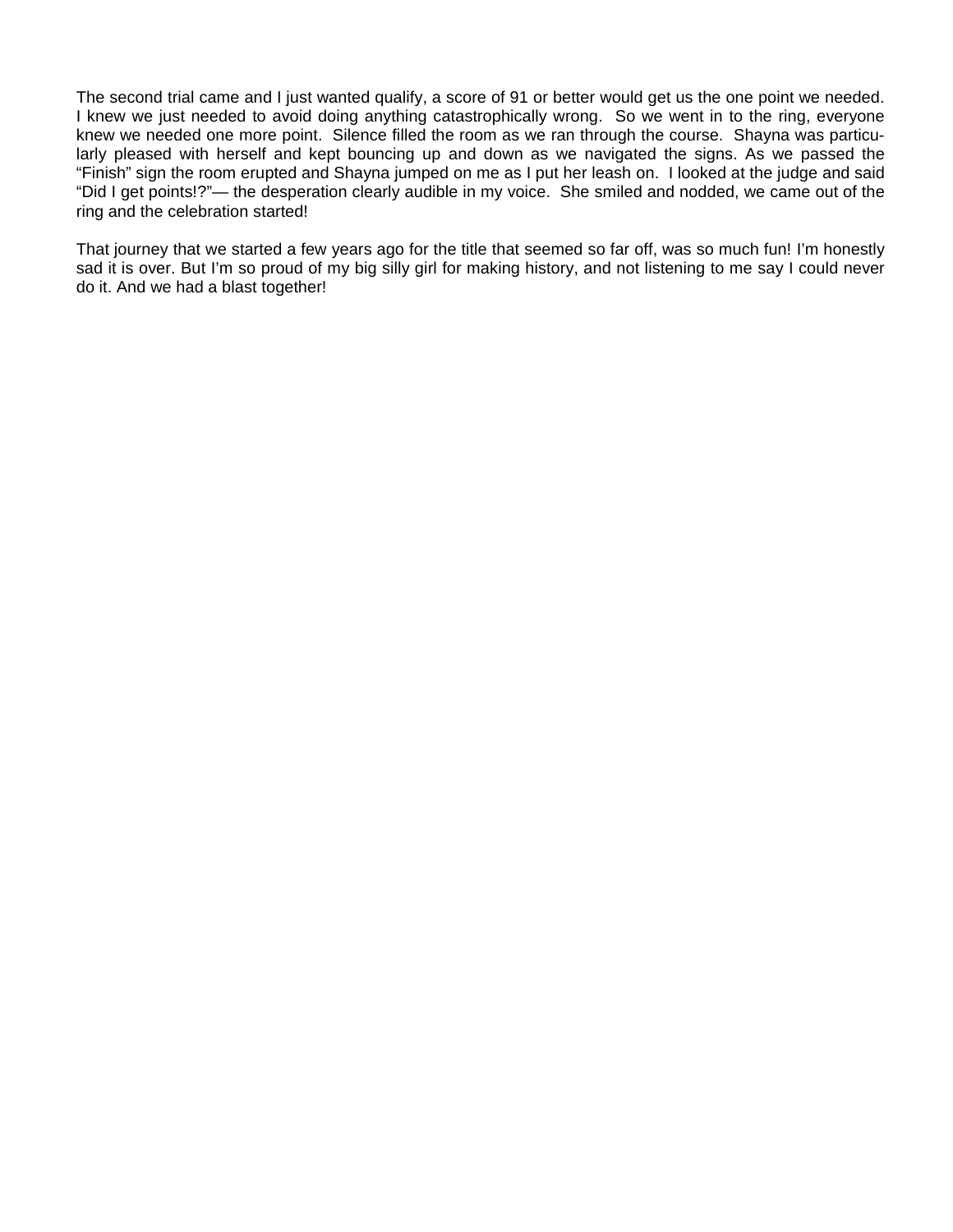

 $\frac{1}{N}$ 

 $\frac{1}{\sqrt{2}}$ 

 $\frac{1}{\sqrt{2}}$ 

 $\frac{1}{\sqrt{2}}$ 

 $\frac{1}{N}$ 

 $\frac{1}{N}$ 

 $\frac{1}{N}$ 

 $\frac{1}{N}$ 

 $\frac{1}{N}$ 

 $\frac{1}{N}$ 

 $\frac{1}{N}$ 

 $\frac{1}{N}$ 

 $\frac{1}{\sqrt{2}}$ 

 $\frac{1}{N}$ 

 $\frac{1}{\sqrt{2}}$ 

 $\frac{1}{N}$ 

 $\frac{1}{\sqrt{2}}$ 

 $\frac{1}{\sqrt{2}}$ 

 $\frac{1}{N}$ 

 $\frac{1}{\sqrt{2}}$ 

 $\frac{1}{\sqrt{2}}$ 

## **RACH** Swissmiss Shayna Snowflake CD, BN, RM3, RAE2, AXP, AJP, MFP, SIN, SEN, CGCA, TKP



### THE AMERICAN KENNEL CLUB

**CHAMPIONSHIP CERTIFICATE** This certifies that **T. BERNARD** SWISSMISS SHAYNA SNOWFLAKE CD BN RM3 RAE2 AXP AJP MFP SIN SEN CGCA TKP - PAL271743 owned by SARAH FRIEDLANDER having completed the requirements on **MARCH 4, 2022** 

> has been officially recorded a **RALLY CHAMPION**

> > lando

by The American Kennel Club

TO

**RICA** 

First Saint Bernard To Earn The Rally Championship (RACH)

**March 4, 2022**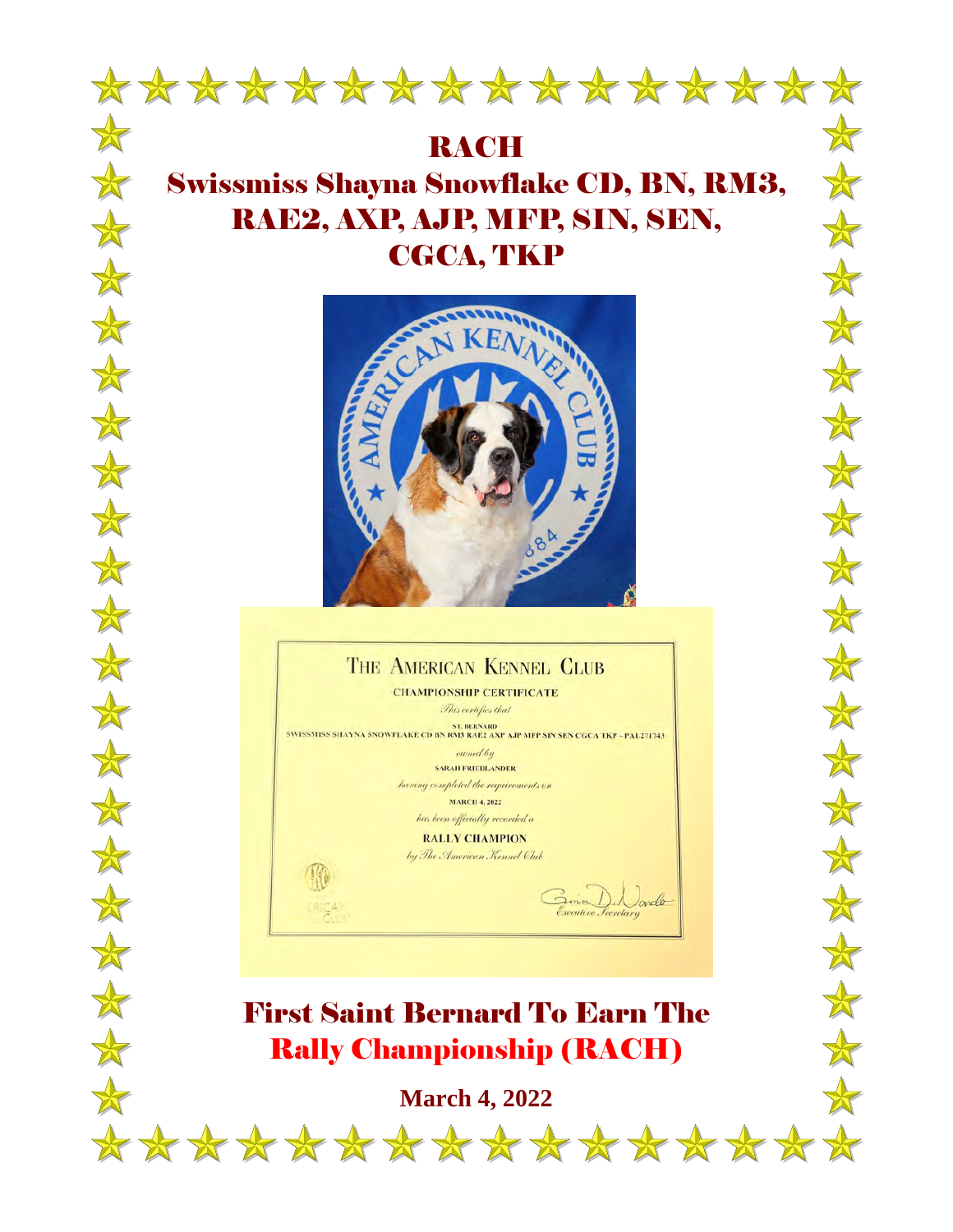|                 |                                               |                                        | <b>First Saint Bernard To Earn A Rally Championship {RACH}</b>                |                    |     |          |                                                   |     |    |                        |              |                      |                |                |              |                         |  |
|-----------------|-----------------------------------------------|----------------------------------------|-------------------------------------------------------------------------------|--------------------|-----|----------|---------------------------------------------------|-----|----|------------------------|--------------|----------------------|----------------|----------------|--------------|-------------------------|--|
|                 |                                               |                                        | <b>Saint Bernard National Archive's AKC Obedience/Performance Record For:</b> |                    |     |          |                                                   |     |    |                        |              |                      |                |                |              |                         |  |
|                 |                                               |                                        | Swissmiss Shayna Snowflake                                                    |                    |     |          |                                                   |     |    |                        |              |                      |                |                |              |                         |  |
|                 |                                               |                                        | <b>Sarah Friedlander</b>                                                      |                    |     |          |                                                   |     |    |                        |              |                      |                |                |              |                         |  |
| CL              | <b>AKC Performance Titles</b>                 | <b>Date</b>                            | <b>Trial</b>                                                                  | <b>RN-ARN-B RI</b> |     |          | <b>RA-ARA-BRE-ARE-B RM 1st 2nd 3rd 4th RAEM F</b> |     |    |                        |              |                      |                |                |              |                         |  |
|                 |                                               |                                        |                                                                               |                    |     |          |                                                   |     |    |                        |              |                      |                |                |              |                         |  |
| (1) Novice      | <b>Swissmiss Shayna Snowflake</b>             |                                        |                                                                               |                    |     |          |                                                   |     |    |                        |              |                      |                |                |              |                         |  |
|                 | <b>SEN,CGC,TKA</b>                            | November 03, 2018 Cleveland ABTC, OH   |                                                                               |                    | 100 |          |                                                   |     |    |                        |              | 1                    |                |                |              |                         |  |
|                 | <b>SEN, CGC, TKA</b>                          | November 17, 2018 Toledo KC, OH        |                                                                               |                    | 95  |          |                                                   |     |    |                        |              |                      |                | 3              |              |                         |  |
|                 | SEN, CGC, TKA/RN-2018                         | November 17, 2018 Toledo KC, OH        |                                                                               |                    | 94  |          |                                                   |     |    |                        |              |                      |                | 3              |              |                         |  |
| <b>Summary:</b> |                                               |                                        |                                                                               | <b>ERR</b>         |     |          | 96 ERR ERR ERR ERR ERR ERR                        |     |    |                        |              | $\blacksquare$       | $\mathbf{0}$   | 2 <sup>1</sup> | $\mathbf 0$  | ##                      |  |
|                 | Number of times qualifying and in each class: |                                        | 3                                                                             | 0                  | 3   | 0        | 0                                                 | 0   | 0  | 0                      | 0            |                      |                |                |              |                         |  |
| (2) Advanced    |                                               |                                        |                                                                               |                    |     |          |                                                   |     |    |                        |              |                      |                |                |              |                         |  |
|                 | SEN,CGC,TKA/RN-2018                           |                                        | October 25, 2019 Youngstown A-B TC, OH                                        |                    |     |          | 96                                                |     |    |                        |              |                      | $\mathbf{2}$   |                |              |                         |  |
|                 | SEN, CGC, TKA/RN-2018                         |                                        | October 25, 2019 Youngstown A-B TC, OH                                        |                    |     |          | 97                                                |     |    |                        |              | $\mathbf 1$          |                |                |              |                         |  |
|                 | SEN, CGC, TKA/RN-2018/RA-2019                 |                                        | October 26, 2019 Youngstown A-B TC, OH                                        |                    |     |          | 89                                                |     |    |                        |              |                      | $\mathbf{2}$   |                |              |                         |  |
| <b>Summary:</b> |                                               |                                        |                                                                               | <b>ERR ERR ERR</b> |     |          | 94                                                |     |    | <b>ERR ERR ERR ERR</b> |              | $\blacktriangleleft$ | $\overline{2}$ | $\mathbf{0}$   | $\mathbf{0}$ | ##                      |  |
|                 | Number of times qualifying and in each class: |                                        | 3                                                                             | 0                  | 0   | 0        | 3                                                 | 0   | 0  | 0                      | 0            |                      |                |                |              |                         |  |
| (3) Excellent   |                                               |                                        |                                                                               |                    |     |          |                                                   |     |    |                        |              |                      |                |                |              |                         |  |
|                 | SEN, CGC, TKA/RN-2018/RA-2019                 | November 02, 2019 Cleveland A-B TC, OH |                                                                               |                    |     |          |                                                   |     | 96 |                        |              | 1                    |                |                |              |                         |  |
|                 | SEN, CGC, TKA/RN-2018/RA-2019                 | November 02, 2019 Cleveland A-B TC, OH |                                                                               |                    |     |          |                                                   |     | 95 |                        |              | 1                    |                |                |              |                         |  |
|                 | SEN, CGC, TKA, NFP/RN-2018/RA-2019/RE-2020    |                                        | February 28, 2020 GSD Club of Northern Ohio, OH                               |                    |     |          |                                                   |     | 92 |                        |              |                      |                |                |              |                         |  |
| <b>Summary:</b> |                                               |                                        |                                                                               |                    |     |          | <b>ERR ERR ERR ERR ERR</b>                        |     |    | 94 ERR ERR             |              | $\overline{2}$       | $\overline{0}$ | $\mathbf{0}$   | $\mathbf{0}$ | ##                      |  |
|                 | Number of times qualifying and in each class: |                                        | 3                                                                             | 0                  | 0   | $\bf{0}$ | $\bf{0}$                                          | 0   | 3  | $\bf{0}$               | $\mathbf{0}$ |                      |                |                |              |                         |  |
|                 | (4) Advanced Excellent                        |                                        |                                                                               |                    |     |          |                                                   |     |    |                        |              |                      |                |                |              |                         |  |
|                 | SEN, CGC, TKA, NFP/RN-2018/RA-2019/RE-2020    |                                        | July 25, 2020 Youngstown All-Breed TC, OH                                     |                    |     |          |                                                   | 97  |    |                        |              |                      |                |                |              |                         |  |
|                 | SEN, CGC, TKA, NFP/RN-2018/RA-2019/RE-2020    |                                        | July 25, 2020 Youngstown All-Breed TC, OH                                     |                    |     |          |                                                   |     |    | 96                     |              |                      |                |                |              |                         |  |
|                 | SEN, CGC, TKA, NFP/RN-2018/RA-2019/RE-2020    |                                        | July 25, 2020 Youngstown All-Breed TC, OH                                     |                    |     |          |                                                   | 88  |    |                        |              |                      |                |                |              | $\overline{2}$          |  |
|                 | SEN, CGC, TKA, NFP/RN-2018/RA-2019/RE-2020    |                                        | July 25, 2020 Youngstown All-Breed TC, OH                                     |                    |     |          |                                                   |     |    | 88                     |              |                      |                |                |              | $\overline{2}$          |  |
|                 | See Performance Date/RN-2018/RA-2019/RE-2020  | October 17, 2020 Medina KC, OH         |                                                                               |                    |     |          |                                                   | 100 |    |                        |              |                      |                | 3              |              | $\overline{\mathbf{3}}$ |  |
|                 | See Performance Date/RN-2018/RA-2019/RE-2020  | October 17, 2020 Medina KC, OH         |                                                                               |                    |     |          |                                                   |     |    | 100                    |              |                      |                | 3              |              | $\overline{3}$          |  |
|                 | See Performance Date/RN-2018/RA-2019/RE-2020  |                                        | October 23, 2020 Youngstown All-Breed TC, OH                                  |                    |     |          |                                                   | 99  |    |                        |              |                      |                |                |              | $\overline{\mathbf{4}}$ |  |
|                 | See Performance Date/RN-2018/RA-2019/RE-2020  |                                        | October 23, 2020 Youngstown All-Breed TC, OH                                  |                    |     |          |                                                   |     |    | $\overline{97}$        |              |                      |                |                |              |                         |  |
|                 | See Performance Date/RN-2018/RA-2019/RE-2020  |                                        | October 30, 2020 Cleveland A-B Training Club, OH                              |                    |     |          |                                                   | 98  |    |                        |              |                      |                | 3              |              | $\overline{\mathbf{5}}$ |  |
|                 | See Performance Date/RN-2018/RA-2019/RE-2020  |                                        | October 30, 2020 Cleveland A-B Training Club, OH                              |                    |     |          |                                                   |     |    | 95                     |              |                      |                |                | 4            | $\overline{\mathbf{5}}$ |  |
|                 | See Performance Date/RN-2018/RA-2019/RE-2020  |                                        | October 30, 2020 Cleveland A-B Training Club, OH                              |                    |     |          |                                                   | 96  |    |                        |              |                      | $\mathbf{2}$   |                |              | $6\phantom{a}$          |  |
|                 | See Performance Date/RN-2018/RA-2019/RE-2020  |                                        | October 30, 2020 Cleveland A-B Training Club, OH                              |                    |     |          |                                                   |     |    | 98                     |              | $\mathbf 1$          |                |                |              | $6\phantom{a}$          |  |
|                 | See Performance Date/RN-2018/RA-2019/RE-2020  | February 06, 2021 Medina KC, OH        |                                                                               |                    |     |          |                                                   | 99  |    |                        |              |                      |                |                |              | $\overline{7}$          |  |
|                 | See Performance Date/RN-2018/RA-2019/RE-2020  | February 06, 2021 Medina KC, OH        |                                                                               |                    |     |          |                                                   |     |    | 98                     |              |                      |                | 3              |              | $\overline{7}$          |  |
|                 | See Performance Date/RN-2018/RA-2019/RE-2020  | February 06, 2021 Medina KC, OH        |                                                                               |                    |     |          |                                                   | 100 |    |                        |              |                      |                |                |              | 8 <sup>1</sup>          |  |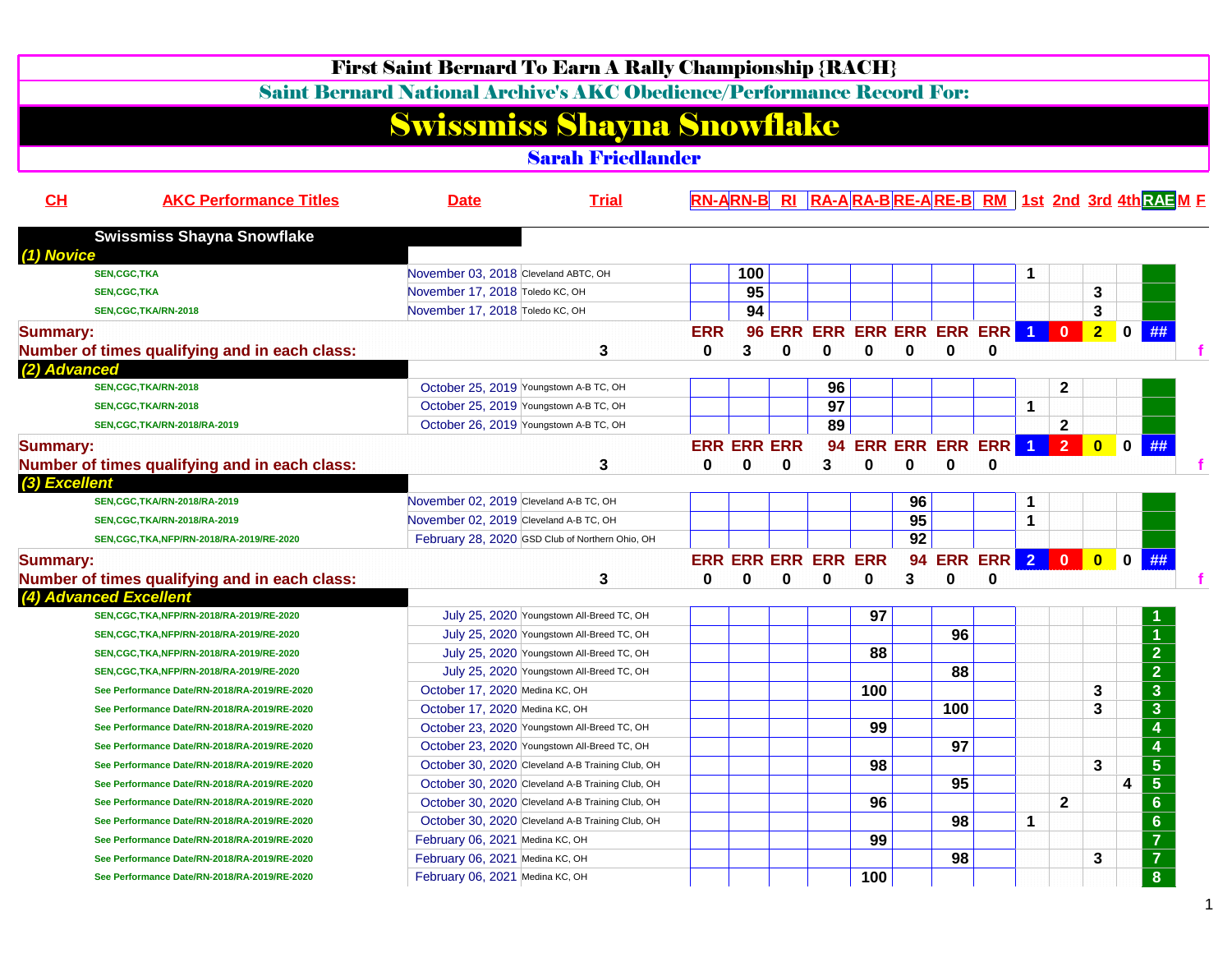| CH              | <b>AKC Performance Titles</b>                            | <b>Date</b>                     | <b>Trial</b>                                       |          |   |   |                        |     |               |    |                 |   |              |   |                            | <b>RN-ARN-B RI RA-ARA-BRE-ARE-B RM 1st 2nd 3rd 4th RAEM F</b> |
|-----------------|----------------------------------------------------------|---------------------------------|----------------------------------------------------|----------|---|---|------------------------|-----|---------------|----|-----------------|---|--------------|---|----------------------------|---------------------------------------------------------------|
|                 | See Performance Date/RN-2018/RA-2019/RE-2020             | February 06, 2021 Medina KC, OH |                                                    |          |   |   |                        |     |               | 89 |                 |   |              |   |                            | 8                                                             |
|                 | See Performance Date/RN-2018/RA-2019/RE-2020/RM-2021     |                                 | March 05, 2021 GSD Club of Northern Ohio, OH       |          |   |   |                        | 97  |               |    |                 |   |              |   | 4                          | 9                                                             |
|                 | See Performance Date/RN-2018/RA-2019/RE-2020/RM-2021     |                                 | March 05, 2021 GSD Club of Northern Ohio, OH       |          |   |   |                        |     |               | 95 |                 |   |              |   |                            | 9                                                             |
|                 | See Performance Date/RN-2018/RA-2019/RE-2020/RM,RAE-2021 |                                 | March 05, 2021 GSD Club of Northern Ohio, OH       |          |   |   |                        | 99  |               |    |                 |   |              |   | 4                          | 10                                                            |
|                 | See Performance Date/RN-2018/RA-2019/RE-2020/RM,RAE-2021 |                                 | March 05, 2021 GSD Club of Northern Ohio, OH       |          |   |   |                        |     |               | 92 |                 |   |              |   |                            | 10                                                            |
|                 | See Performance Date/RN-2018/RA-2019/RE-2020/RM,RAE-2021 |                                 | March 13, 2021 Cleveland A-B Training Club, OH     |          |   |   |                        | 97  |               |    |                 |   |              | 3 |                            | 11                                                            |
|                 | See Performance Date/RN-2018/RA-2019/RE-2020/RM,RAE-2021 |                                 | March 13, 2021 Cleveland A-B Training Club, OH     |          |   |   |                        |     |               | 96 |                 |   |              |   |                            |                                                               |
|                 | See Performance Date/RN-2018/RA-2019/RE-2020/RM,RAE-2021 |                                 | April 16, 2021 SBC of America #82/47/16 PA         |          |   |   |                        | 95  |               |    |                 | 1 |              |   |                            |                                                               |
|                 | See Performance Date/RN-2018/RA-2019/RE-2020/RM,RAE-2021 |                                 | April 16, 2021 SBC of America #82/47/16 PA         |          |   |   |                        |     |               | 97 |                 | 1 |              |   |                            |                                                               |
|                 | See Performance Date/RN-2018/RA-2019/RE-2020/RM,RAE-2021 |                                 | June 26, 2021 Cleveland A-B Training Club, OH      |          |   |   |                        | 99  |               |    |                 |   |              |   |                            | $\overline{13}$                                               |
|                 | See Performance Date/RN-2018/RA-2019/RE-2020/RM,RAE-2021 |                                 | June 26, 2021 Cleveland A-B Training Club, OH      |          |   |   |                        |     |               | 98 |                 |   |              |   |                            | $\overline{13}$                                               |
|                 | See Performance Date/RN-2018/RA-2019/RE-2020/RM,RAE-2021 |                                 | June 26, 2021 Cleveland A-B Training Club, OH      |          |   |   |                        | 99  |               |    |                 |   |              |   |                            | 14                                                            |
|                 | See Performance Date/RN-2018/RA-2019/RE-2020/RM,RAE-2021 |                                 | June 26, 2021 Cleveland A-B Training Club, OH      |          |   |   |                        |     |               | 98 |                 |   |              |   | 4                          | 14                                                            |
|                 | See Performance Date/RN-2018/RA-2019/RE-2020/RM,RAE-2021 |                                 | October 09, 2021 Cleveland Shetland Sheepdog C. OH |          |   |   |                        | 97  |               |    |                 |   | $\mathbf{2}$ |   |                            | 15                                                            |
|                 | See Performance Date/RN-2018/RA-2019/RE-2020/RM,RAE-2021 |                                 | October 09, 2021 Cleveland Shetland Sheepdog C. OH |          |   |   |                        |     |               | 94 |                 |   |              |   | 4                          | 15                                                            |
|                 | See Performance Date/RN-2018/RA-2019/RE-2020/RM,RAE-2021 | October 23, 2021 Medina KC, OH  |                                                    |          |   |   |                        | 98  |               |    |                 |   |              |   |                            | 16                                                            |
|                 | See Performance Date/RN-2018/RA-2019/RE-2020/RM,RAE-2021 | October 23, 2021 Medina KC, OH  |                                                    |          |   |   |                        |     |               | 98 |                 |   |              |   |                            | 16                                                            |
|                 | See Performance Date/RN-2018/RA-2019/RE-2020/RM,RAE-2021 | October 23, 2021 Medina KC, OH  |                                                    |          |   |   |                        | 100 |               |    |                 | 1 |              |   |                            |                                                               |
|                 | See Performance Date/RN-2018/RA-2019/RE-2020/RM,RAE-2021 | October 23, 2021 Medina KC, OH  |                                                    |          |   |   |                        |     |               | 95 |                 |   |              |   |                            |                                                               |
|                 | See Performance Date/RN-2018/RA-2019/RE-2020/RM,RAE-2021 |                                 | October 29, 2021 Youngstown A-B TC, OH             |          |   |   |                        | 100 |               |    |                 |   |              |   | 4                          | 18                                                            |
|                 | See Performance Date/RN-2018/RA-2019/RE-2020/RM,RAE-2021 |                                 | October 29, 2021 Youngstown A-B TC, OH             |          |   |   |                        |     |               | 99 |                 |   |              |   |                            | 18                                                            |
|                 | See Performance Date/RN-2018/RA-2019/RE-2020/RM,RAE-2021 |                                 | October 30, 2021 Youngstown A-B TC, OH             |          |   |   |                        | 94  |               |    |                 |   |              |   |                            | 19                                                            |
|                 | See Performance Date/RN-2018/RA-2019/RE-2020/RM,RAE-2021 |                                 | October 30, 2021 Youngstown A-B TC, OH             |          |   |   |                        |     |               | 85 |                 |   |              |   |                            | $\overline{19}$                                               |
|                 | See Performance Date/RN-2018/RA-2019/RE-2020/RM,RAE-2021 |                                 | November 06, 2021 Cleveland A-B Training Club, OH  |          |   |   |                        | 97  |               |    |                 |   |              | 3 |                            | $\overline{20}$                                               |
|                 | See Performance Date/RN-2018/RA-2019/RE-2020/RM,RAE-2021 |                                 | November 06, 2021 Cleveland A-B Training Club, OH  |          |   |   |                        |     |               | 95 |                 |   |              |   |                            | $\overline{20}$                                               |
| <b>Summary:</b> |                                                          |                                 |                                                    |          |   |   | <b>ERR ERR ERR ERR</b> |     | <b>97 ERR</b> |    | 95 ERR 4 2      |   |              | 6 | $\overline{\phantom{a}}$ 7 | 20                                                            |
|                 | Number of times qualifying and in each class:            |                                 | 40                                                 | $\bf{0}$ | 0 | 0 | $\mathbf{0}$           | 20  | 0             | 20 | 0               |   |              |   |                            |                                                               |
| <b>Master</b>   |                                                          |                                 |                                                    |          |   |   |                        |     |               |    |                 |   |              |   |                            |                                                               |
|                 | See Performance Date/RN-2018/RA-2019/RE-2020             |                                 | February 28, 2020 GSD Club of Northern Ohio, OH    |          |   |   |                        |     |               |    | 95              |   | $\mathbf{2}$ |   |                            |                                                               |
|                 | See Performance Date/RN-2018/RA-2019/RE-2020             |                                 | July 25, 2020 Youngstown All-Breed TC, OH          |          |   |   |                        |     |               |    | 95              |   |              |   |                            |                                                               |
|                 | See Performance Date/RN-2018/RA-2019/RE-2020             |                                 | July 25, 2020 Youngstown All-Breed TC, OH          |          |   |   |                        |     |               |    | $\overline{87}$ |   |              |   |                            |                                                               |
|                 | See Performance Date/RN-2018/RA-2019/RE-2020             | October 17, 2020 Medina KC, OH  |                                                    |          |   |   |                        |     |               |    | 95              |   |              |   |                            |                                                               |
|                 | See Performance Date/RN-2018/RA-2019/RE-2020             |                                 | October 23, 2020 Youngstown All-Breed TC, OH       |          |   |   |                        |     |               |    | $\overline{79}$ |   |              |   |                            |                                                               |
|                 | See Performance Date/RN-2018/RA-2019/RE-2020             |                                 | October 30, 2020 Cleveland A-B Training Club, OH   |          |   |   |                        |     |               |    | 95              |   |              |   |                            |                                                               |
|                 | See Performance Date/RN-2018/RA-2019/RE-2020             |                                 | October 30, 2020 Cleveland A-B Training Club, OH   |          |   |   |                        |     |               |    | 89              |   |              |   |                            |                                                               |
|                 | See Performance Date/RN-2018/RA-2019/RE-2020             | February 06, 2021 Medina KC, OH |                                                    |          |   |   |                        |     |               |    | 88              |   |              |   |                            |                                                               |
|                 | See Performance Date/RN-2018/RA-2019/RE-2020             | February 06, 2021 Medina KC, OH |                                                    |          |   |   |                        |     |               |    | 98              |   | 2            |   |                            |                                                               |
|                 | See Performance Date/RN-2018/RA-2019/RE-2020/RM-2021     | February 07, 2021 Medina KC, OH |                                                    |          |   |   |                        |     |               |    | 98              |   |              |   |                            |                                                               |
|                 | See Performance Date/RN-2018/RA-2019/RE-2020/RM,RAE-2021 |                                 | March 05, 2021 GSD Club of Northern Ohio, OH       |          |   |   |                        |     |               |    | 96              |   |              |   |                            |                                                               |
|                 | See Performance Date/RN-2018/RA-2019/RE-2020/RM,RAE-2021 |                                 | March 05, 2021 GSD Club of Northern Ohio, OH       |          |   |   |                        |     |               |    | 84              |   |              |   |                            |                                                               |
|                 | See Performance Date/RN-2018/RA-2019/RE-2020/RM,RAE-2021 |                                 | March 13, 2021 Cleveland A-B Training Club, OH     |          |   |   |                        |     |               |    | 99              |   | $\mathbf{2}$ |   |                            |                                                               |
|                 | See Performance Date/RN-2018/RA-2019/RE-2020/RM,RAE-2021 |                                 | April 09, 2021 Youngstown All-Breed TC, OH         |          |   |   |                        |     |               |    | 74              |   |              |   |                            |                                                               |
|                 |                                                          |                                 |                                                    |          |   |   |                        |     |               |    |                 |   |              |   |                            |                                                               |